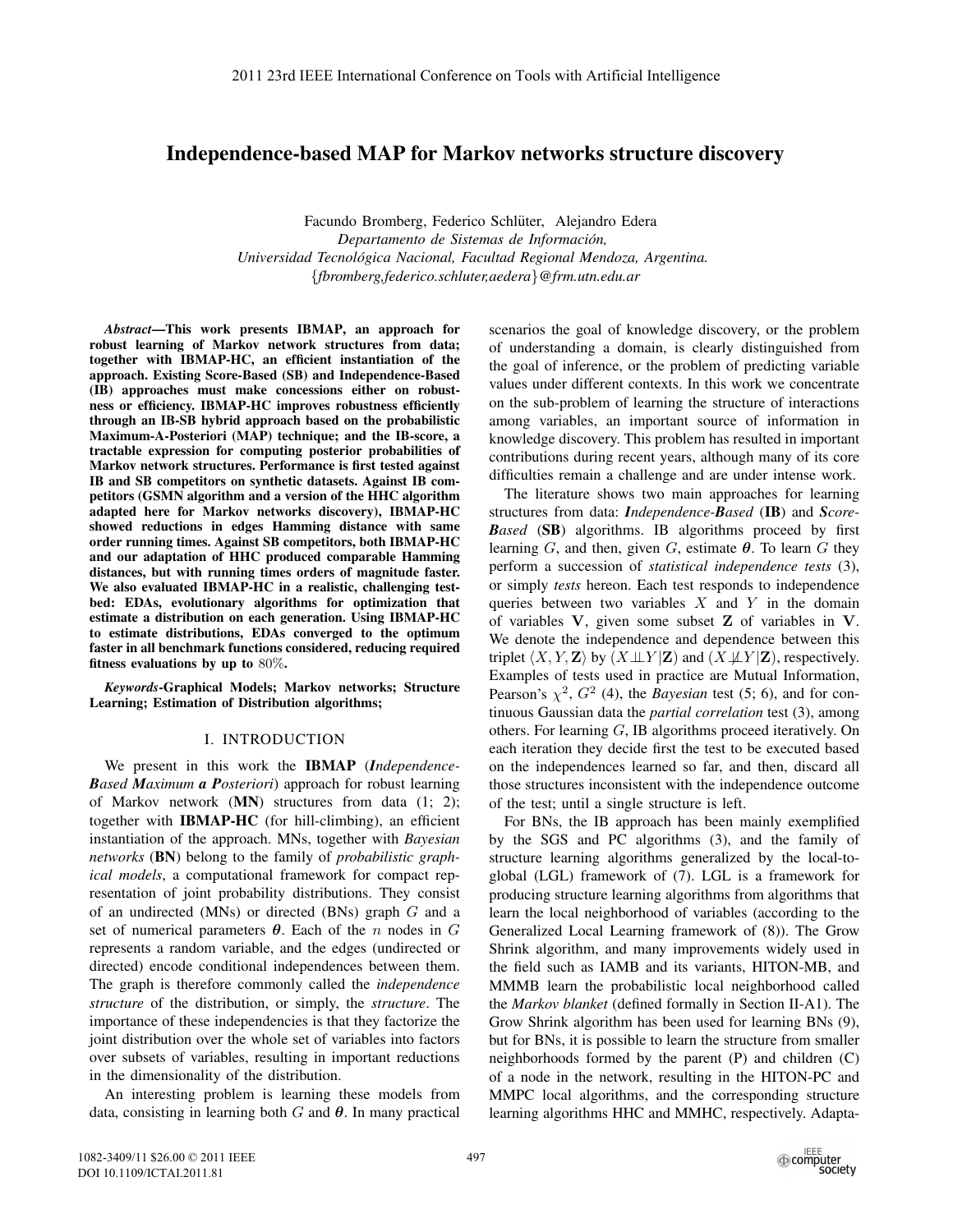tions of the LGL approach based on the Grow Shrink local learning algorithm has been proposed for MNs, resulting in the GSMN algorithm (10). In this work we consider HHC as a competitor for IBMAP-HC as it is one of the best IB algorithms for BNs according to results presented in (7). We thus present in the experimental section an adaptation of HHC for learning MNs, denoted here HHC-MN.

The learning of numerical parameters  $\theta$  for MNs is an NP-hard problem (11), solved in practice through a dataintensive numerical algorithm (12). IB algorithms learn G without estimating  $\theta$ , contrary to SB algorithms as explained below. They are therefore efficient, reaching in some cases polynomial complexities in the number of tests; e.g., the GSMN algorithm requires  $O(n^2)$  tests. Another advantage of these algorithms is that they are amenable to proof of correctness under the assumptions of *faithfulness* of the graph to the model (i.e., the graph can encode the true underlying independences), *positivity* of the underlying model, and *tests reliability*. To the best of the authors knowledge, the first assumption is made by all existing IB and SB algorithms, whereas the second assumption is made by all existing IB algorithms. The third assumption is violated unless the datasets are sufficiently large. Both approaches benefit then from larger datasets, but the problem is exacerbated for IB algorithms as tests reliability degrades exponentially with the amount of variables involved (for some fixed size dataset). For good quality, these tests require enough counts in their contingency tables, and there are exponentially many of those (one per value assignment of all variables in the tests). For example, for the  $\chi^2$  test (13) recommends that the test be deemed unreliable if more than 20% of these cells have an expected count of less than 5 data points.

SB algorithms (14; 15; 16), approach the problem of structure discovery as an optimization problem on the space of structures and the space of parameters, looking for the one with maximum *score*. Examples of scores are maximum likelihood, minimum description length (17), and Pseudolikelihood (18; 15), among others. An advantage of these algorithms is their resiliency to data scarceness, at the expense of important computational costs when learning MNs. For each structure during the search, they require the estimation of  $\theta$ ; computationally intensive for requiring an inference step. Also, to avoid over-fitting, many of these methods consider a regularization term adding an extra hyper-parameter  $\lambda$ , whose best value has to be found empirically (e.g., running the training stage for several  $\lambda$ 's, potentially with cross-validation).

The rest of this work is organized as follows. Section II presents IBMAP, an IB-SB hybrid approach. This approach is based on a MAP search of the structure with maximum IBscore, which is a score for structures that can be computed efficiently with  $O(n^2)$  tests. This section also introduces an efficient instance of IBMAP, called IBMAP-HC. Detailed and systematic comparisons between IBMAP-HC and representatives of the IB and SB approaches are presented in the experimental Section III. The results show that our solution improves significantly the quality of current stateof-the-art IB approaches, with comparable runtimes; and results in outputs with quality comparable to state-of-theart SB approaches, with orders of magnitude faster runtimes. Section IV further evaluates the performance of IBMAP-HC against competitors in a more realistic scenario: *Estimation of Distribution algorithms* (**EDAs**). Finally, the paper concludes with a summary and possible directions of future work in Section V.

## II. THE IBMAP APPROACH

We introduce now our IBMAP approach for learning the structure of a MN from data (denoted  $D$  hereon). IBMAP applies the well known model selection MAP statistical technique to the structure selection problem:

$$
G^* = \arg\max_G \Pr(G \mid \mathcal{D}).\tag{1}
$$

IBMAP is a hybrid of the IB and SB approaches. It is SB in that it follows a MAP approach, with the score being  $Pr(G | D)$ . It is IB in that it learns G by performing tests on data. The main difference of IBMAP with existing SB algorithms is that  $Pr(G | \mathcal{D})$  as a score ranks structures  $G$ , not models  $(G, \theta)$ .

As mentioned, tests require exponentially large datasets to respond with total certainty about conditional independencies, leading in practice to erroneous independence assertions. Most of the existing IB algorithms simply ignore this fact and proceed, potentially discarding the true structure. Like (6), we model this uncertainty by the posterior probabilities  $Pr(c|\mathcal{D})$  of independence assertions c, and relate them to the posterior of the structure  $G$  through the concept of *closure*, denoted  $C(G)$ , and defined as the set of independence assertions  $c_i$ ,  $i = 1, \ldots, |\mathcal{C}(G)|$ , that completely determine the structure  $G$ . The posterior of  $G$ can be therefore equated to the posterior of the closure, i.e.,

$$
\Pr(G | \mathcal{D}) = \Pr(\mathcal{C}(G) | \mathcal{D}).
$$

To compute the posterior  $Pr(C(G) | D)$  we can apply the chain rule over all its independence assertions obtaining  $\prod_{i=1}^{|\mathcal{C}(G)|} \Pr(c_i|c_1,\ldots,c_{i-1},\mathcal{D})$ . To the best of the authors knowledge, there is no existing method for computing probabilities of independence assertions conditioned on other independence assertions and data. There is, however, the Bayesian test for computing the posteriors of independence assertions (5). To apply this test we should eliminate independence assertions from the conditioning, that is, assume independence assertions are mutually independent given D. Interestingly, this assumption is made by all IB algorithms that, based on the independencies learned so far, decide on which independence to test next, but not the value of these independencies, which are only influenced by the input data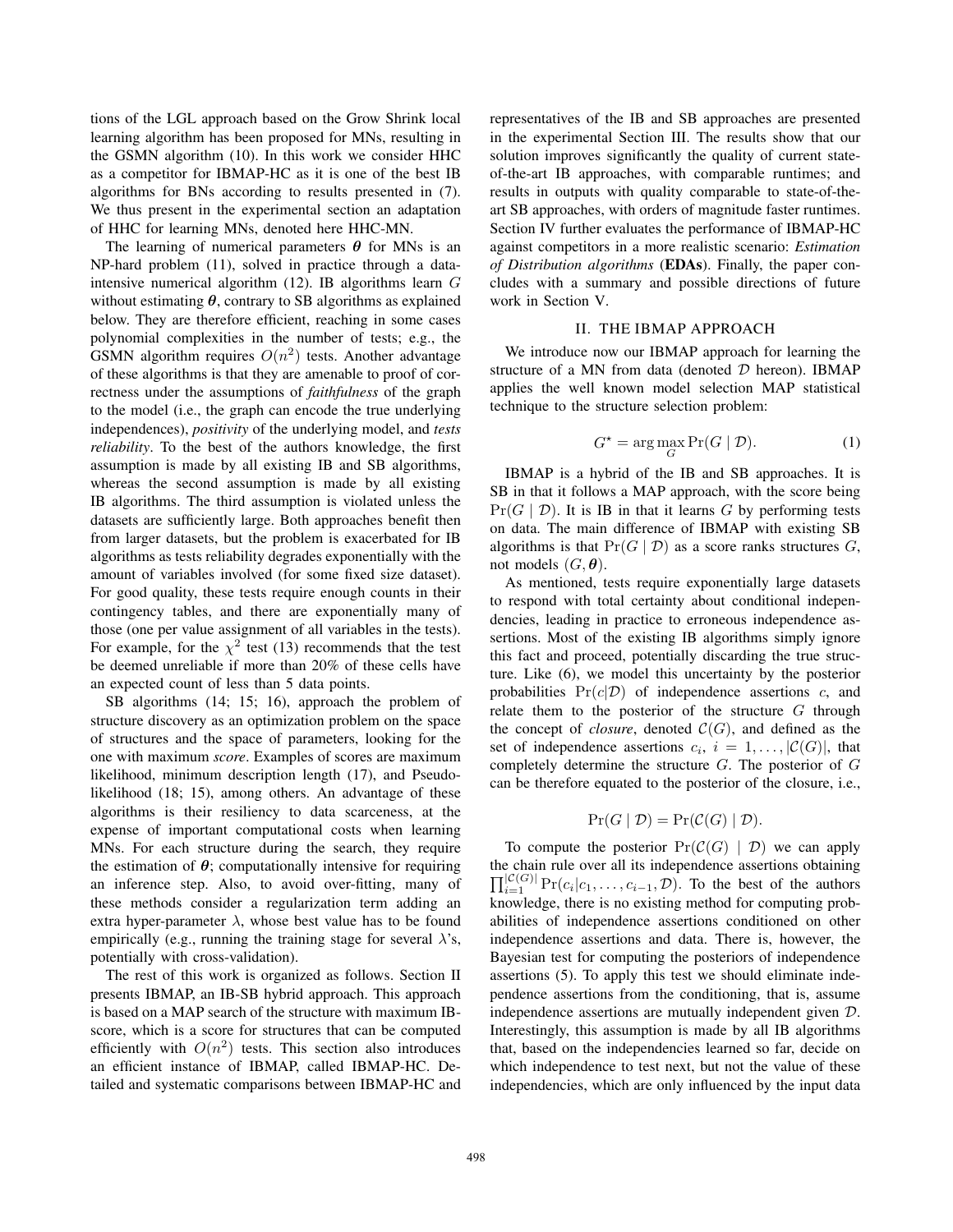D. The result of this approximation is the IB-score  $\sigma(G)$  of G, as a factorization of the posterior of the closure in the following product of posteriors of independence assertions:

$$
\sigma(G) = \Pr(\mathcal{C}(G) \mid \mathcal{D}) \approx \prod_{c \in \mathcal{C}(G)} \Pr(c \mid \mathcal{D}). \tag{2}
$$

## *A. THE IBMAP-HC ALGORITHM*

We describe now IBMAP-HC, our efficient instantiation of IBMAP, by instantiating the closure and the MAP search.

*1) Markov Blanket Closure:* We propose a closure based on *Markov blankets*. The Markov blanket of a variable  $X \in$ **V** is a set **B**<sub>X</sub> ⊆ **V** − {X} of variables that "shields" X of the probabilistic influence of variables not in  $\mathbf{B}_X$ , i.e., for every  $X \neq Y \in V$ , and  $Y \notin B_X$ ,  $(X \perp\!\!\!\perp Y | B_X - \{Y\})$ . It has been shown (2) that for Markov networks the Markov blanket  $\mathbf{B}_X$  of variable X corresponds to the neighbors of  $X$  in the network.

The proposed Markov-blanket closure is:

$$
\mathcal{C}(G) = \bigcup_{X \in \mathbf{V}} \mathcal{C}_X(G),\tag{3}
$$

where each  $C_X(G)$  is the union of two mutually exclusive sets:

$$
\mathcal{C}_X(G) = \left\{ (X \not\perp W | \mathbf{B}_X \setminus W) : W \in \mathbf{B}_X \right\} \cup \left\{ (X \perp W | \mathbf{B}_X \setminus W) : W \notin \mathbf{B}_X \right\},\tag{4}
$$

that is, for each  $W \in \mathbf{B}_X$  add  $(X \not\perp W | \mathbf{B}_X \setminus W)$ , or add  $(X \perp\!\!\!\perp W | \mathbf{B}_X \backslash W)$  otherwise.

The decomposition of the closure into closures for each variable results in a decomposition of the score into a product of *variable* scores:  $\sigma(G) = \prod_{X \in \mathbf{V}} \sigma_X(G)$ . This decomposition allows for an *incremental* computation of decomposition allows for an *incremental* computation of the score  $\sigma(G')$  based on the score  $\sigma(G)$  of a structure  $G$  differing with  $G'$  by a number k of edges. We start G differing with  $G'$  by a number k of edges. We start considering the case that  $G$  and  $G'$  differ by a single edge  $(X, Y)$ . Being the blankets the set of neighbors in the structure, the edge difference results in only blankets  $\mathbf{B}_X$ and  $\mathbf{B}_Y$  differing between the structures, and therefore only score  $\sigma_X$  and  $\sigma_Y$  has to be recomputed to obtain the score of G', i.e.,  $\sigma(G') = \sigma(G) [\sigma_X(G') \sigma_Y(G')] / [\sigma_X(G) \sigma_Y(G)]$ ,<br>with a cost of  $O(n)$  tests. For k edges differences between with a cost of  $O(n)$  tests. For k edges differences between the structures, at most  $2k$  blankets are affected, and therefore at most  $2k$  factors has to be re-computed, again a cost of  $O(n)$  tests.

The incremental computation of the score may have an important impact in local search optimization algorithms, such as the IBMAP-HC algorithm described in the next section, that proceed by exploring successively structures a few edges apart.

At this point, it still remains to prove that  $C(G)$  as defined by Eq. (3) is in fact a closure, i.e., that its independence assertions determine the structure. For that let us first present the following theorem:

*Theorem 1 (Pearl and Paz 1987 (19)):* Every positive probability distribution P on **V**, has a unique Markov network G satisfying, for every  $X \neq Y \in V$ ,

$$
(X \perp\!\!\!\perp Y | \mathbf{B}_X \backslash Y) \text{ in } P \Leftrightarrow (X \perp\!\!\!\perp Y | \mathbf{V} \backslash \{X, Y\}) \text{ in } P \text{ (5)}
$$
  

$$
(X, Y) \notin E(G) \Leftrightarrow (X \perp\!\!\!\perp Y | \mathbf{V} \backslash \{X, Y\}) \text{ in } P \text{ (6)}
$$

where  $E(G)$  denotes the set of edges in structure G.

To prove that the closure determines the no-edge between  $X$  and  $Y$  in  $G$ , we first note that a no-edge implies  $Y \notin \mathbf{B}_X$ , and therefore the closure should contain exactly the independence assertion of the l.h.s. of Eq.(5), which by transitivity with the equivalence of Eq.(6), determines the no-edge (the same result is obtained starting from the fact that  $X \notin \mathbf{B}_Y$ ). Edges in G are similarly determined using the counter-positive of these equivalences.

*2) Hill-climbing MAP Search :* To conclude the presentation of our approach we present IBMAP-HC, an efficient implementation of the MAP search of the structure with maximum IB score  $\sigma$ , computed over the independence assertions given by the Markov blanket closure C.

IBMAP-HC is outlined in Algorithm 1. It performs a hillclimbing search in the space of structures, *starting* in the empty structure  $G_i$ ,  $i = 0$  (line 2), *selecting* in line 4 a candidate  $G_{i+1}$ , and *terminating* in line 6 if such candidate does not improve the exact IB score  $\sigma(G_i)$  of  $G_i$ . To select the candidate, instead of using the neighbor with maximum IB score  $\sigma$ , it selects  $\tilde{G}_{i+1}$ , the neighbor that maximizes an approximation of the IB score, denoted  $\tilde{\sigma}$ . As the set of neighbors of  $G_i$ , we considered the set of structures one edge-*flip* away from  $G_i$ , denoted  $\mathcal{N}^1(G_i)$ , where a *flip* consists in removing an edge if such edge exists, or adding it otherwise.

|  |  |  | Algorithm 1 IBMAP-HC |
|--|--|--|----------------------|
|--|--|--|----------------------|

| $1 \cdot i \leftarrow 0$                                      |
|---------------------------------------------------------------|
| 2: $G_0 \leftarrow$ empty structure;                          |
| 3: <b>repeat</b> over increasing values of integer $i$        |
| $G_{i+1} \leftarrow \arg \max \ \widetilde{\sigma}(G')$<br>4: |
| $G' \in \mathcal{N}^1(G_i)$                                   |
| 5: <b>until</b> $\sigma(\tilde{G}_{i+1}) < \sigma(G_i)$       |
| 6: <b>return</b> $G_i$                                        |

By selecting a potentially sub-optimal neighbor, the approximation may result in the algorithm terminating before reaching a local maxima. However, this comes along with important computational savings, from  $O(n^4)$  to  $O(n)$  tests per iteration, and an overall final cost of  $O(n^2)$  tests; as we proceed to explain. If the maximization of line 4 were performed over the exact IB score, the cost of the maximization would be  $O(n^4)$  tests; that is,  $\binom{n}{2}$  IB score<br>calculations of  $O(n^2)$  one for each structure in  $N^1$ . The calculations of  $O(n^2)$ , one for each structure in  $\mathcal{N}^1$ . The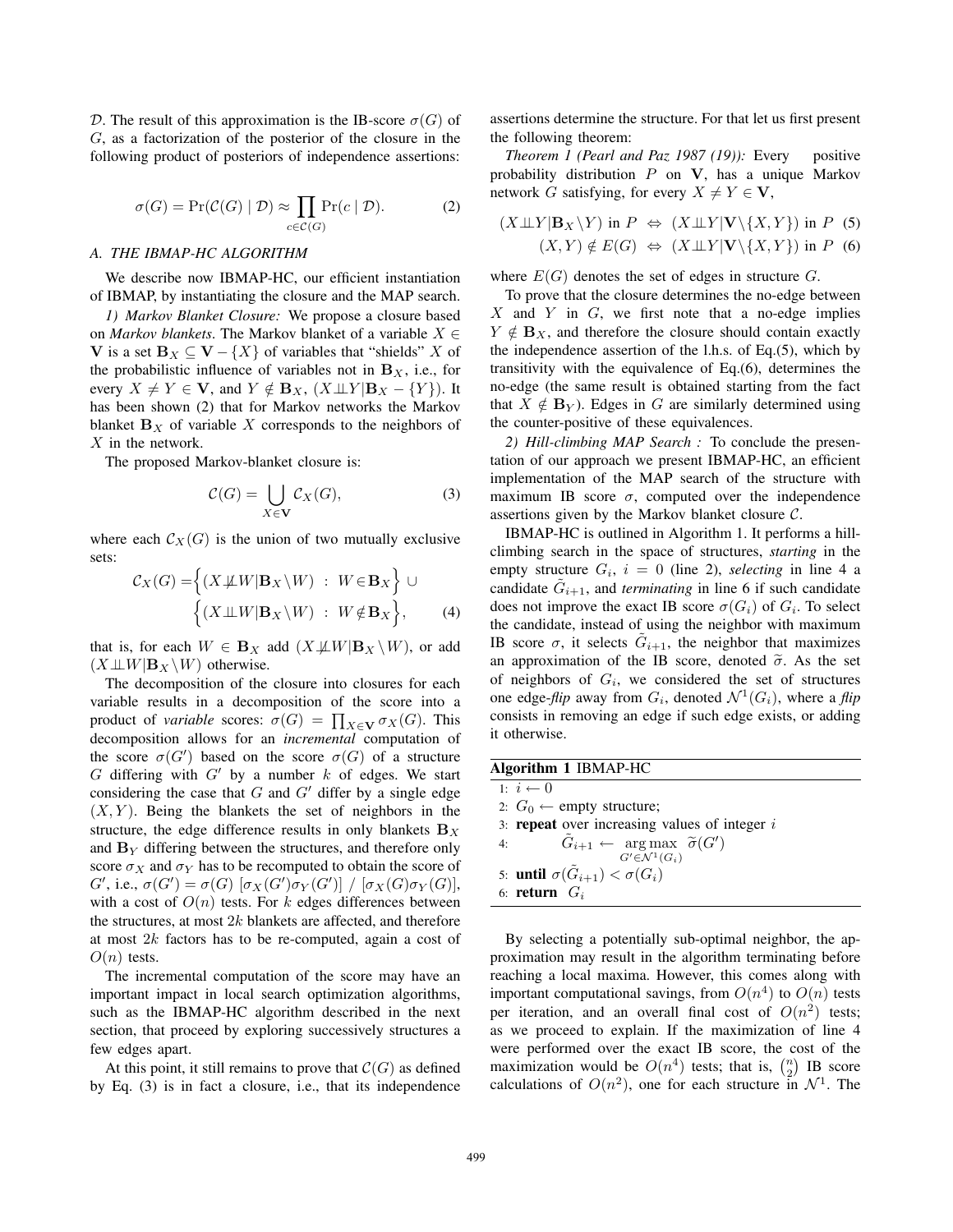|   |     | $n=20$          |               |                 |    |             |                     |                 |         |        |  |
|---|-----|-----------------|---------------|-----------------|----|-------------|---------------------|-----------------|---------|--------|--|
|   |     |                 | $_{\rm HD}$   |                 |    |             | <b>RUNTIME</b> (ms) |                 |         |        |  |
|   |     | GSMN            | <b>HHC-MN</b> | <b>IBMAP-HC</b> | SB | <b>GSMN</b> | <b>HHC-MN</b>       | <b>IBMAP-HC</b> | SB      | SB     |  |
|   | 25  | 42              | 30            |                 | 20 | 242         | 41                  | 67              | 949     | 0.300  |  |
| 2 | 50  | 49              | 16            | 18              | 17 | 84          | 36                  | 34              | 2472    | 0.150  |  |
|   | 100 | 50              | 16            | 15              | 14 | 111         | 18                  | 40              | 21778   | 0.080  |  |
| 4 | 25  | 49              | 33            | 41              | 35 | 203         | 60                  | 40              | 3718    | 0.240  |  |
|   | 50  | 45              | 32            | 31              | 32 | 89          | 64                  | 66              | 12400   | 0.150  |  |
|   | 100 | 45              | 22            | 30              | 34 | 101         | 95                  | 69              | 15104   | 0.160  |  |
|   | 25  | $\overline{79}$ | 83            | 78              | 76 | 15          | 144                 | 76              | 772561  | 0.0406 |  |
| 8 | 50  | 83              | 80            | 85              | 71 | 45          | 124                 | 74              | 990802  | 0.010  |  |
|   | 100 | 70              | 76            | 72              | 72 | 57          | 232                 | 85              | 1227105 | 0.009  |  |

Table I: HDs, runtime,  $\lambda^*$  (only SB) for GSMN, HHC-MN, IBMAP-HC, and SB algorithms.

first thing to note is that all neighbors  $G' \in \mathcal{N}^1(G_i)$ differ by only one edge with  $G_i$ . Also, at each iteration of the loop the score of  $G_i$  was already computed in the previous iteration, we can therefore compute the score of  $G'$ incrementally as explained in the previous section, resulting in a cost of the maximization of  $\binom{n}{2}$  computations of  $O(n)$ <br>each. The algorithm computes instead the approximate score each. The algorithm computes instead the approximate score  $\widetilde{\sigma}(G')$ , for some  $G' \in \mathcal{N}^1(G_i)$ . As discussed in the previous section when differing by an edge  $(X, Y)$  assertions in  $C_X$ section, when differing by an edge  $(X, Y)$ , assertions in  $\mathcal{C}_X$ and  $C_Y$  of the two structures differ as well. The score of  $G'$  is computed approximately assuming that the posteriors of all these assertions are not affected, with the exception of assertions corresponding only to triplets over both X and Y, i.e.,  $\langle X, Y, \mathbf{B}_X \setminus Y \rangle$  and  $\langle Y, X, \mathbf{B}_Y \setminus X \rangle$ . These assertions have complementary values in  $G'$  and  $G_i$ . For instance, if  $(X, Y) \in E(G_i)$  and  $(X, Y) \notin E(G')$ , then<br>Eq. (3) indicates that  $(X \cup V \mid \mathbf{R}_X \setminus Y) \in C_X(G_i)$  while Eq. (3) indicates that  $(X \not\perp Y | B_X \ Y) \in C_X(G_i)$  while  $(X \perp \perp Y | \mathbf{B}_X \backslash Y) \in C_X(G')$ , and  $(Y \perp \perp X | \mathbf{B}_Y \backslash X) \in C_Y(G_i)$ <br>while  $(Y \perp Y | \mathbf{B}_Y \backslash Y) \in C_Y(G')$ . Being complementary i.e. while  $(Y \perp \perp X | B_Y \setminus X) \in C_Y(G')$ . Being complementary, i.e., they add up to 1, the posteriors for  $G'$  can be computed from they add up to 1, the posteriors for  $G'$  can be computed from those of  $G_i$ , which were already computed in the previous iteration of the main loop. We can compute the posteriors for  $G'$ , and the whole approximate score  $\tilde{\sigma}(G')$  in constant time,<br>resulting in a reduction from  $O(n^4)$  tests in the computation resulting in a reduction from  $O(n^4)$  tests in the computation of the maximization of line 4, to no test computation at all.

Although apparently rather drastic, the approximation is well justified by noticing that all ignored independence assertions maintain their truth value and differ only in the conditioning sets having one variable more or one variable less (depending on whether which structure has the extra edge). For instance, if  $G'$  has the extra edge  $(X, Y)$ , the independence assertion  $(X \perp\!\!\!\perp W | \mathbf{B}_X \setminus W)$  in  $C_X(G_i)$  becomes  $(X \perp \!\!\!\perp W | \mathbf{B}_X, Y \setminus W)$  in  $\mathcal{C}_X(G')$ , for some arbitrary  $W \subset \mathbf{V} \setminus Y$ . The approximation is reduced to assuming  $W \in \mathbf{V} \setminus \{X, Y\}$ . The approximation is reduced to assuming that two independence assertions differing by one variable in the conditioning set have similar posteriors.

At this point the most expensive operation in the main loop becomes the computation of the (exact) IB score of  $G_{i+1}$  at line 6, with a cost of  $O(n)$  when computed incrementally; resulting in an overall computational cost for the loop of  $O(M \cdot n)$ , M denoting the number of iterations until terminate. To this cost, it only remains to add the cost of computing the initial structure  $G_0$ , with a cost of  $O(n^2)$ , resulting in an overall cost for the algorithm of  $O(n^2+Mn)$ . Since *M* can be obtained only empirically, experiments were performed to show that  $M$  is not a source of an extra degree in the complexity by showing it grows at most linearly with n. This result is shown in the next section.

# III. EVALUATION OF STRUCTURE LEARNING

This section describes several experiments for testing empirically the effectiveness of IBMAP-HC in improving the quality of structures discovered by existing IB algorithms in equivalent runtimes, and obtaining competitive qualities with SB algorithms with lower runtimes.

As IB competitors we considered GSMN as a well established MN structure learning algorithm (10), and HHC, a state of the art, robust IB structure learning algorithm of BNs (8), adapted here for MNs. For a fair comparison against IBMAP-HC, we run both algorithms with the Bayesian test for statistical independence queries.

The GSMN algorithm is an efficient algorithm that computes only  $O(n^2)$  tests, constructing the structure from the Markov blanket of each variable; learned with the *Grow-Shrink* algorithm (9). HHC instead, learns the structure by learning the set of parents and children (PC) of each variable through the interleaved HITON-PC with symmetry correction algorithm (20; 8). This is in fact possible for BNs, even though the Markov Blanket of a variable is composed not only by the PC set but also by the spouses of the variable (i.e., the other parents of its children). Interleaved HITON-PC executes at each iteration a step exponential in the size of the current estimate of the PC set. In many practical situations, however, a node may have many parents, and thus the PC of any of its parents may be much smaller than its Markov Blanket. For this reason the algorithm has shown in practice to scale to thousands of variables despite this exponentiality (see a thorough experimental evaluation in (8)). For the case of MNs, being undirected graphs, the equivalent of the PC of a variable is its neighbors, which is exactly its Markov Blanket. It is therefore expected that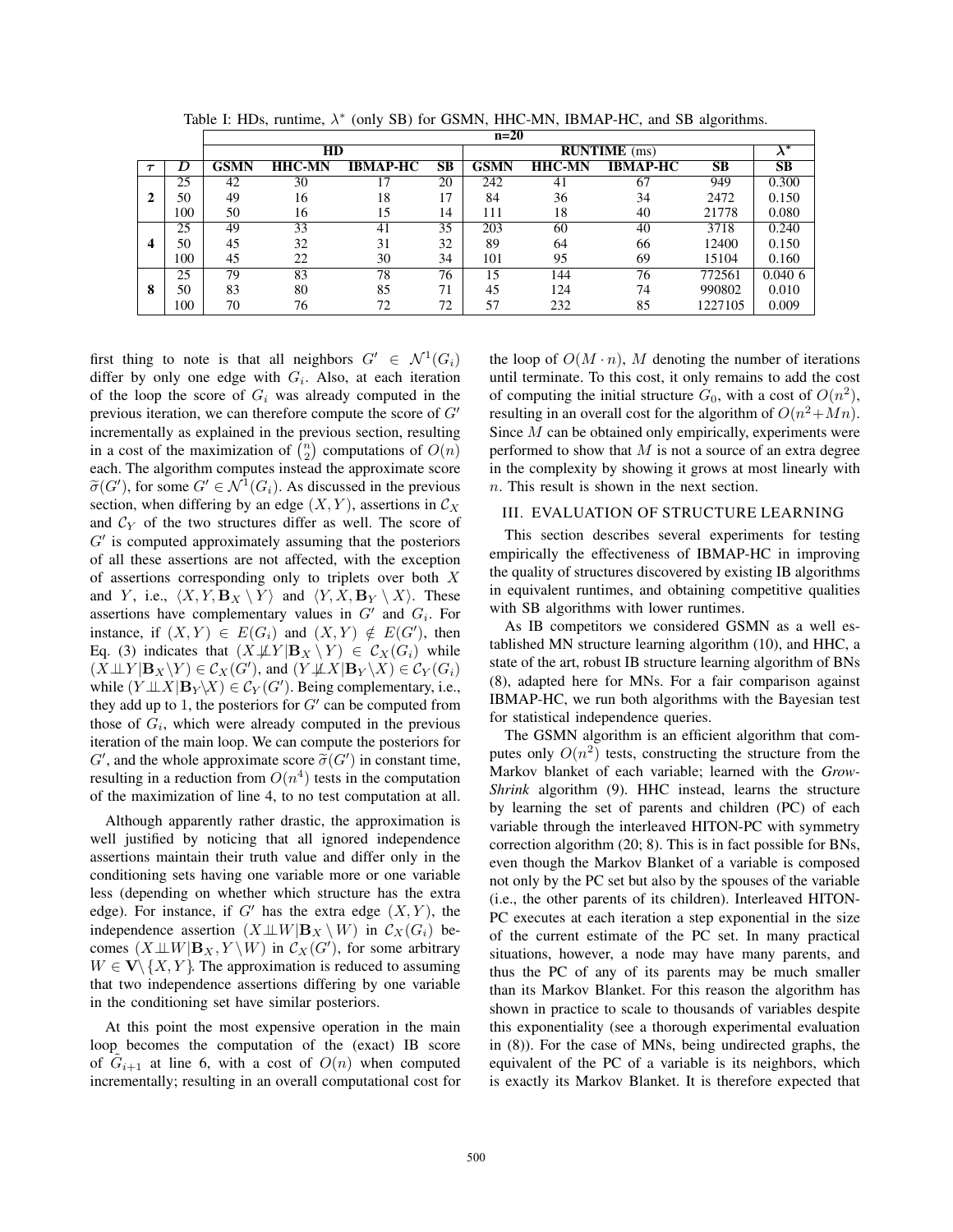

Figure 1: Average of HDs for GSMN, HHC-MN and IBMAP-HC algorithms

HITON-PC learns the Markov Blanket of a MN, and thus it can be used as part of HHC to learn the undirected structure. To get a MNs learning algorithm we then simply omit the final step of HHC that orients the edges, denoting the resulting algorithm by HHC-MN. As a final remark, we note that being the PC and Markov Blanket sets equivalent in MNs, the savings gained for BNs are non-existent and thus HHC-MN is expected to scale to fewer variables than its BN counterpart.

As a representative of the SB approach we considered a variation of an  $L_1$ -regularized maximum Pseudo-likelihood estimator. It is a double-loop learning process that consists in a *Grafting*-based greedy search of the space of structures (16; 1). The outer loop check first the termination condition, and then proposes a new structure greedily by the *Grafting* criteria (21). Then, in the inner loop, the parameters for this new structure are learned by finding those that maximize the  $L_1$ -regularized Pseudo-likelihood of the model using the the LBFGS algorithm (22).

The experiments were conducted on synthetic datasets generated using a Gibbs sampler by sampling from known random models. This allows a systematic and controlled study, providing a known underlying structure, and a better assessment of the quality by comparing the edges *Hamming distance* (**HD**) between the learned structure and the underlying one, i.e., the sum of false positive and false negative edges of the learned structure. We report also the execution runtimes of the algorithms. The synthetic random models were generated for domains of  $n = 20, 30, 50, 75$ binary variables. For each domain size, 10 random networks were generated for increasing connectivities  $\tau = 1, 2, 4, 8$ by considering as edges the first  $n\tau/2$  variable pairs of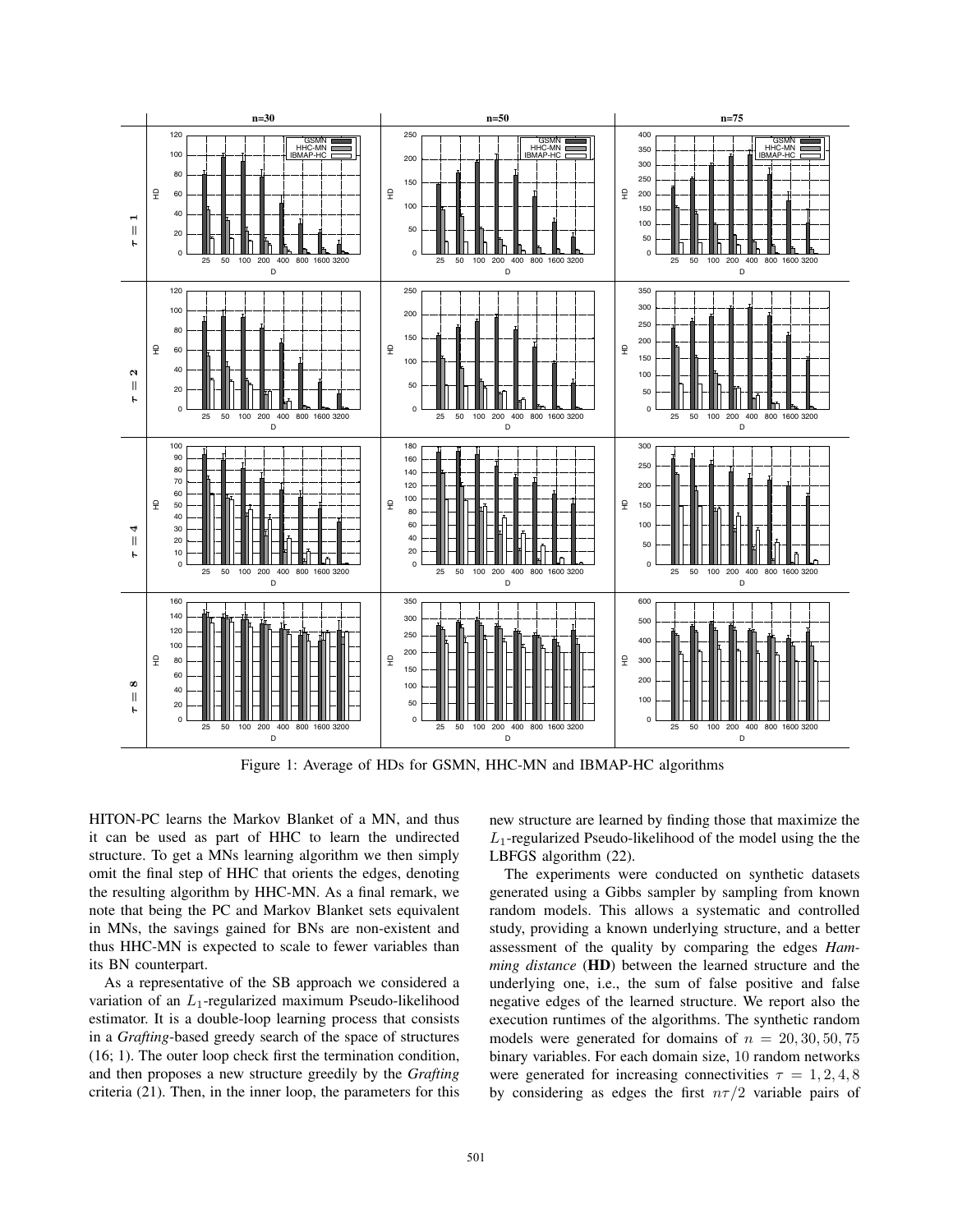a random permutation of the set of all variable pairs. We considered here a pair-wise factoring of the models using only factors for cliques of size 2 (i.e., one factor per edge). The 4 parameters of each clique (one per configuration of the two binary variables) were generated randomly but assuring a strong enough dependence by forcing the log-odds of the two variables in the edge to be larger than 1.0. Given these models, datasets with increasing number of data-points  $D = 25, 50, 100, 200, 400, 800, 1600, 3200$  were sampled for each  $(n, \tau)$  combination. Because of the regularization term, the SB algorithm was run for a sufficiently large range of  $\lambda$  values to assure they contain the model with lowest HD. For  $\tau = 8$  (both *n*'s) 10 values in the interval [0.007, 0.1] were considered, whereas for  $\tau = 2$  and  $\tau = 4$ , 10 values in the interval [0.1, 0.5] were considered.

Due to the large runtimes of our SB implementation, comparisons against it were conducted for one repetition only, domains of  $n = 20$  variables, connectivities  $\tau = 2, 4, 8$ and datasets with  $\mathcal{D} = 25, 50, 100$  datapoints. Resulting HDs and runtimes (in milliseconds) are shown in Table I. The HD reported for SB is the smallest found over the range of  $\lambda$ 's. The corresponding  $\lambda$ , denoted  $\lambda^*$ , is shown in the neighboring column. Similarly, the runtime reported for SB corresponds to the single run of  $\lambda = \lambda^*$ . In practice,  $\lambda^*$ cannot be selected by this way as the underlying model is unknown (i.e., HD cannot be computed). This way, however, we abstract our results from any particular hyper-parameter  $\lambda$  selection procedure. Other methods of selecting  $\lambda^*$  can only result in equal or worst HD and runtime for SB, only improving the merits of IBMAP-HC and HHC-MN against it. The table shows that both, IBMAP-HC and HHC-MN qualities are better (lower HD) than that of GSMN in all cases except of  $\tau = 8$ ,  $\mathcal{D} = 100$ , where GSMN shows HD reduction of up to 35% against IBMAP-HC. In contrast, IBMAP-HC and HHC-MN improve in all other cases, with comparable runtimes, as the corresponding columns show.

When compared to the SB algorithm, IBMAP-HC and HHC-MN also perform well, showing comparable HDs. As expected, both algorithms run much faster than the SB algorithm, with runtimes 1−4 orders of magnitude faster in all cases. This difference in runtime may be up to 2 orders of magnitude larger in practice, as the SB algorithm must be ran for the whole range of  $\lambda$ 's for finding  $\lambda^*$ ; in some cases even requiring a cross-validation run per  $\lambda$ .

In a second experiment we conducted the comparison only among IB algorithms, for datasets with  $n = 30, 50, 75$ ,  $\tau = 1, 2, 4, 8$  and a more detailed increasing set of values  $D = 25, 50, 100, 200, 400, 800, 1600, 3200$ . Figure 1 shows such comparison reporting the mean values and standard deviations of the HD of GSMN, HHC-MN and IBMAP-HC, for 10 different datasets. The graphs are ordered in the Figure by columns for different  $n$  values, and by rows for different  $\tau$  values. The figure shows clearly that both, IBMAP-HC and HHC-MN qualities are better (lower HD)



Figure 2: Number of IBMAP-HC climbs for  $D = 1000$ 

than that of GSMN in all cases. IBMAP-HC presents better or equal (up to statistical significance) HDs than that of HHC-MN in all cases of  $\tau = 1$ ; all cases of  $\tau = 2$  except  $\mathcal{D} = 200$  and 400; only for  $\mathcal{D} = 25, 50$  in  $\tau = 4$ ; and all cases of  $\tau = 8$  except the two results of  $\mathcal{D} = 1600, 3200$  of  $n = 30$ . The best improvements are obtained for  $\tau = 1$  with reductions of IBMAP-HC's HD up to a 25% of HHC-MN's HD for  $n = 75$  and low  $\mathcal{D}$ .

We do not show runtimes for  $n = 30, 50, 75$ , but similarly to  $n = 20$ , for all three algorithms the runtimes were similar in all  $\tau$ 's and  $\mathcal{D}$ 's. Instead, we show empirically the  $O(n^2)$  runtime complexity of IBMAP-HC by showing that the number of climbs  $M$  of IBMAP-HC grows linearly with n (c.f. Section II-A2). Fig. 2 shows measurements of M for problems with increasing *n*, and  $\tau = 1, 2, 4, 8$ ,  $\mathcal{D} = 1000$ , indicating that M grows linearly or slower.

## IV. IBMAP-HC FOR EDAS

We present now results of evaluating IBMAP-HC in a practical scenario, the *Estimation of Distribution algorithms* (**EDA**). These are variations of the well-known evolutionary algorithms, that perform the same *selection* and *variation* stages, but replace the *crossover* and *mutation* stages for generating a new population, with the *estimation* and *sampling* stages. The former stage *estimate* a probability distribution from the current population, generating the next population by *sampling* from it (thus their name). In the *estimation* stage, EDAs estimate the probability distribution from the dataset corresponding to the current population. This is because they associate each gene to a random variable, each individual to a joint assignment of these variables, and the selected population to a sample of the distribution. The rationale for replacing selection with estimation is that by estimating the distribution from the selected individuals, that is, those best fitted, the sampling stage would produce novel, yet well-fitted individuals. For more details see (23; 24).

Several MN-*based* EDAs have been proposed recently that uses MNs for modeling the distribution, as (25; 26), among others. As a test-bed we considered the work of Shakya and Santana: the *Markovianity Optimization Algorithm* (**MOA**). This is an MN-based EDA that learns the MN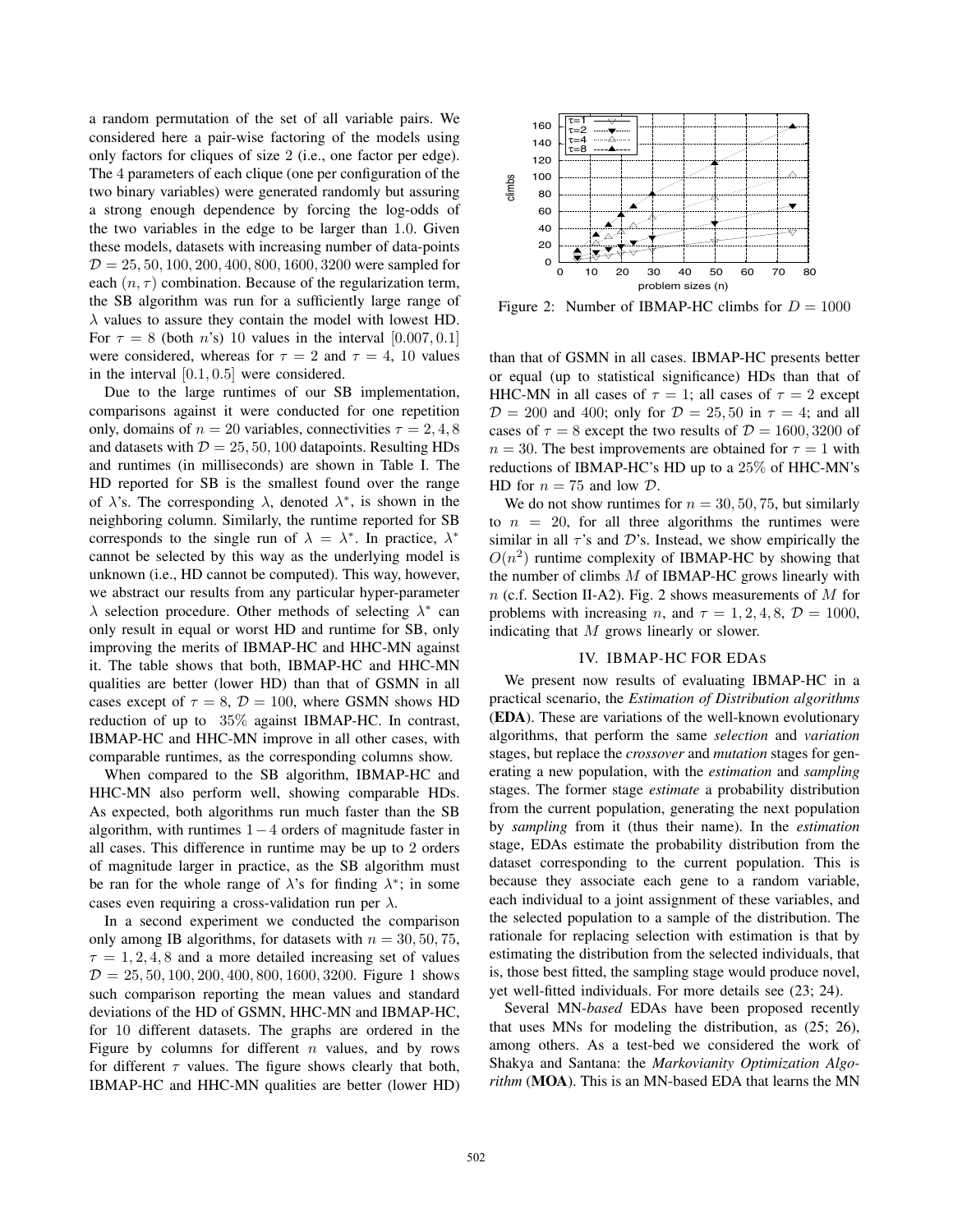Table II: Results for Royal Road (left) and OneMax (right) problems

|                  | <b>Royal Road</b> |                   |      |                  |                  | <b>OneMax</b> |                   |      |                  |
|------------------|-------------------|-------------------|------|------------------|------------------|---------------|-------------------|------|------------------|
|                  |                   | <b>MOA</b>        | МОА' |                  |                  | <b>MOA</b>    |                   | MOA' |                  |
| $\boldsymbol{n}$ | D*                | r*                |      |                  | $\boldsymbol{n}$ | D*            |                   |      |                  |
| 16               | 100               | 545.00 (59.86)    | 50   | 337.50 (176.09)  | 15               | 50            | 267.50 (35.45)    | 50   | 202.50 (14.19)   |
| 32               | 400               | 3800.00 (210.82)  | 400  | 2140.00 (134.99) | 30               | 200           | 1170.00 (94.87)   | 100  | 475.00 (42.49)   |
| 64               | 800               | 9120.00 (252.98)  | 800  | 4440.00 (126.49) | 60               | 800           | 5200.00 (98.46)   | 200  | 1050.00 (52.70)  |
| 92               | 1600              | 18400.00 (533.33) | 800  | 5080.00 (500.67) | 90               | 800           | 5560.00 (126.49)  | 400  | 2220.00 (63.25)  |
| 120              | 1600              | 31120.00 (822.31) | 1600 | 9840.00 (386.44) | 120              | 1600          | 11200.00 (871.53) | 800  | 4400.00 (312.33) |

structure from the population using an efficient IB structure learning algorithm based on mutual information (MI), a simple IB structure learning algorithm described in detail in the same work. Sampling in MOA is conducted through a variation of a Gibbs sampler that requires only the structure of the model, avoiding the need to learn the model parameters. The implementation of MI in MOA takes advantage of experts information indicating the maximum number of neighbor variables that a variable can have, denoted here  $k$ . We tested MI and IBMAP-HC for different values of  $k$ (results not shown here), observing great sensitivity of MI to its value, while IBMAP-HC showed no loss of quality. In the experiments below we set the value of  $k$  for MI to be the closest to the true value, resulting in the best possible performance of MI, i.e., the strongest competitor for IBMAP-HC.

We conducted experiments to compare IBMAP-HC as an alternative structure learning within MOA, denoted MOA , and denoting by MOA the original version that uses MI. Both versions were tested on two benchmark functions widely used in the EDA's literature: *Royal Road* and *One-Max*, both bit-string optimization tasks, detailed in (27). Each bit-string is modeled in the context of evolutionary algorithms as a chromosome and each bit as a gene. In the Royal Road problem, the variables are arranged in groups of size  $\gamma$ . Its goal is to maximize the number of 1s in the string, but adding  $\gamma$  to the fitness count only when a group has all 1s, otherwise adding 0. For example, in the case of  $\gamma = 4$ , an individual 111110011111 is separated in the groups [1111] [1001] [1111], and only the first and third groups contributes 4 to the fitness count, which in the example equals 8. The underlying independence structure therefore contains cliques of size  $\gamma$ , one per group. In our experiments we used  $\gamma = 1$  and  $\gamma = 4$ . The former is known in the literature as *OneMax*. In the example, the fitness is 10 for OneMax. Clearly, the optimal individual for both problems is 111111111111.

In the experiments, MOA is iterated for 1000 generations or until the optima is reached, whatever happened first. For several runs differing in the initial (random) population, we measured the *success rate* as the fraction of times the optima is found. A commonly used measure of performance in EDAs is the *critical population size* D∗; the minimum population size for which the success rate is 100%. Smaller  $\mathcal{D}^*$  values have a double benefit: (i) fewer fitness evaluations for reaching the optima, and (ii) faster distribution estimation. We report  $\mathcal{D}^*$  and the number of fitness evaluations required for that population size, denoted  $f^*$ . More robust algorithms are expected to require smaller  $D^*$  and  $f^*$  values. To measure  $\mathcal{D}^*$  in Royal Road and OneMax, each version of MOA was run 10 times for each of the population sizes  $D = \{50, 100, 200, 400, 800, 1600, 3200\}$ . Then, for that  $\mathcal{D}^*$ , we report the average and standard deviation of  $f^*$  on each of those runs. In all the experiments the population is truncated with a selection size of  $50\%$  and an elitism of  $50\%$ ; used for preventing diversity loss. In MOA, the parameter  $k$ was set to 3 and 1 in Royal Road and OneMax, respectively.

Results are presented in Table II for Royal Road, and OneMax. For both algorithms, MOA and MOA , the table report values of  $\mathcal{D}^*$ , and the average and standard deviation (in parenthesis) of  $f^*$ , for increasing problem sizes  $n = 16, 32, 64, 92, 120$  for Royal Road and  $n =$  $15, 30, 60, 90, 120$  for OneMax. Results show that for  $f^*$ , MOA' always outperforms MOA; while for  $\mathcal{D}^*$ , it is always equal or lower. For Royal Road, the larger improvement is for  $n = 92$  where MOA' requires 75% fewer fitness evaluations  $f^*$  and  $\mathcal{D}^*$  is halved. For OneMax, the larger improvement is for  $n = 60$  where MOA' requires 80% fewer fitness evaluations  $f^*$  and  $\mathcal{D}^*$  is reduced to a quarter.

An interpretation of these results is that IBMAP-HC estimates better the distribution. To confirm this hypothesis we compared the structures learned by the two algorithms over the same synthetic datasets considered in the previous section. For  $n = 75$ ,  $D = 100$  and  $\tau = 2$  the HDs of MI and IBMAP-HC were 132, and 75, respectively. For  $\tau = 4$ they were 233 and 143, respectively; and for  $\tau = 8$ , 395 and 388, respectively. These results show clearly that the quality of IBMAP-HC indeed outperforms that of MI. Finally, we highlight that the efficiency of IBMAP-HC allowed it to be run in large problems up to 120 genes in size, estimating the structure over many generations.

# V. CONCLUSIONS AND FUTURE WORK

This paper introduces a novel independence-based, maximum-a-posteriori approach for learning the structure of MNs; and IBMAP-HC, an efficient instantiation of IBMAP. Unlike traditional SB algorithms, our method follows an IB strategy for getting the MAP independences structure